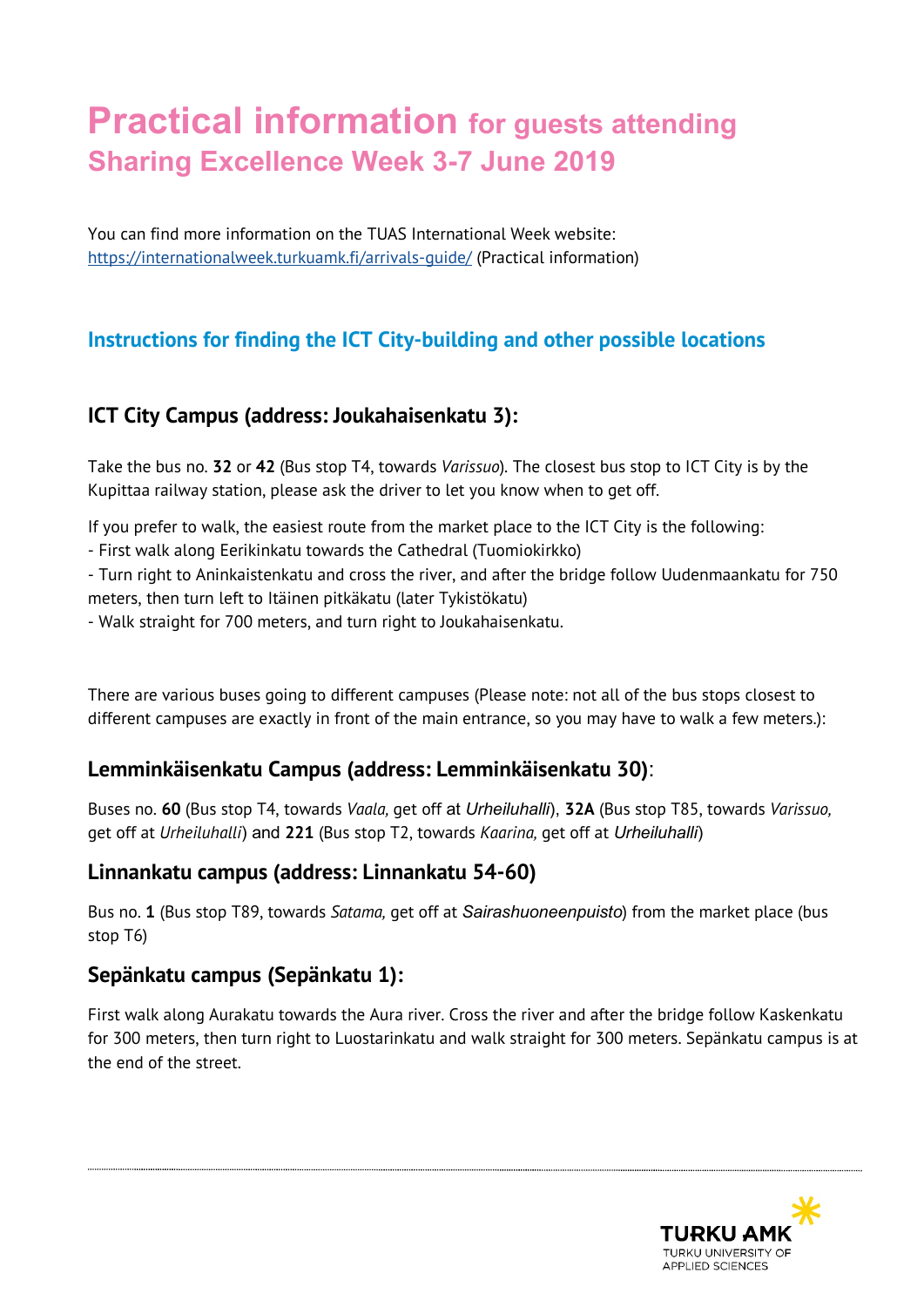## **Visitor and Innovation Centre Joki (address: Lemminkäisenkatu 12b)**

See the map below. JOKI is a round building between Biocity and Datacity. Entrance from Lemminkäisenkatu side.



### **Föli bikes**

Föli bikes are shared-use bicycles that can be used by everyone moving around in Turku. They are mainly meant for short-term use.

The city bike-share system consists of bikes for public use and bike stations that serve as pick-up and drop-off points. The user can pick up and drop off a bike at any station. It is also possible to leave the bike locked for a short time at a place other than a bike station—for example, when visiting a store.

To use the bikes, you must register as a user in the system.

You can buy the access right for Föli bikes for one day (EUR 5), or one week (EUR 10). If the bike ride is longer than 30 minutes, there will be an additional fee for each starting hour. You can use a city bike for up to five hours at a time.

For more detailed instructions, please read more here:<https://www.foli.fi/en/citybikes>

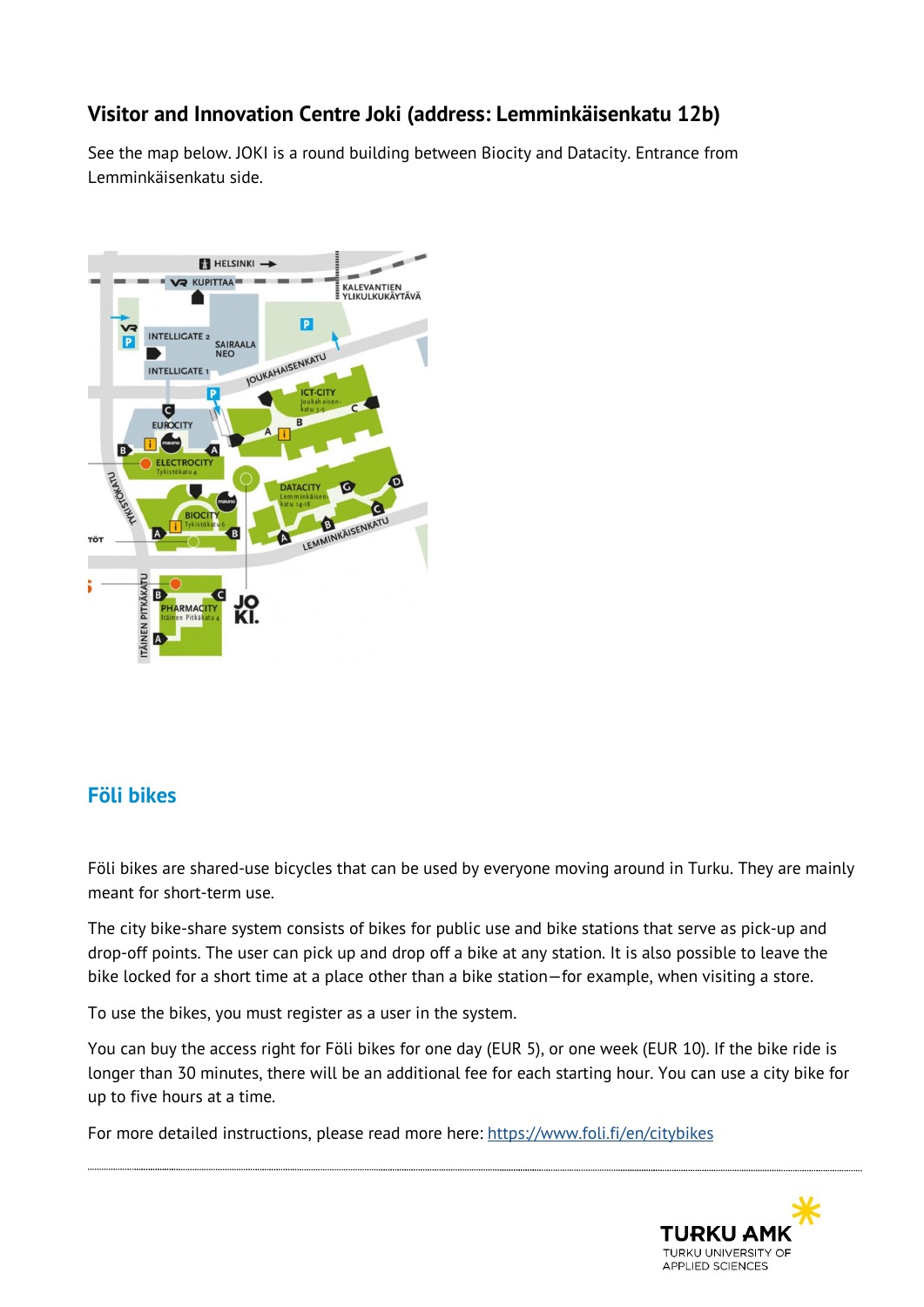## **Bus stops in the city centre**



# **Bus tickets and cards**

The bus ride costs  $3,00 \in \{$  right to transfer within two hours) 24 h travel ticket 7,50€ (can be bought on the bus)

The Tourist card (7-31€, can be bought:

- at the [Public Traffic Service Office](http://www.turku.fi/public/?contentid=78150&nodeid=3690) (Aurakatu 5, Mon–Fri 08:00–18:00, Sat 09:00– 14:00)
- at [Turku Touring tourist information](http://www.visitturku.fi/en/s/tourist-information_) (Aurakatu 2, Mon-Fri 08.30–18.00, Sat-Sun 10.00–15.00)

The tourist card can't be bought at the buses.

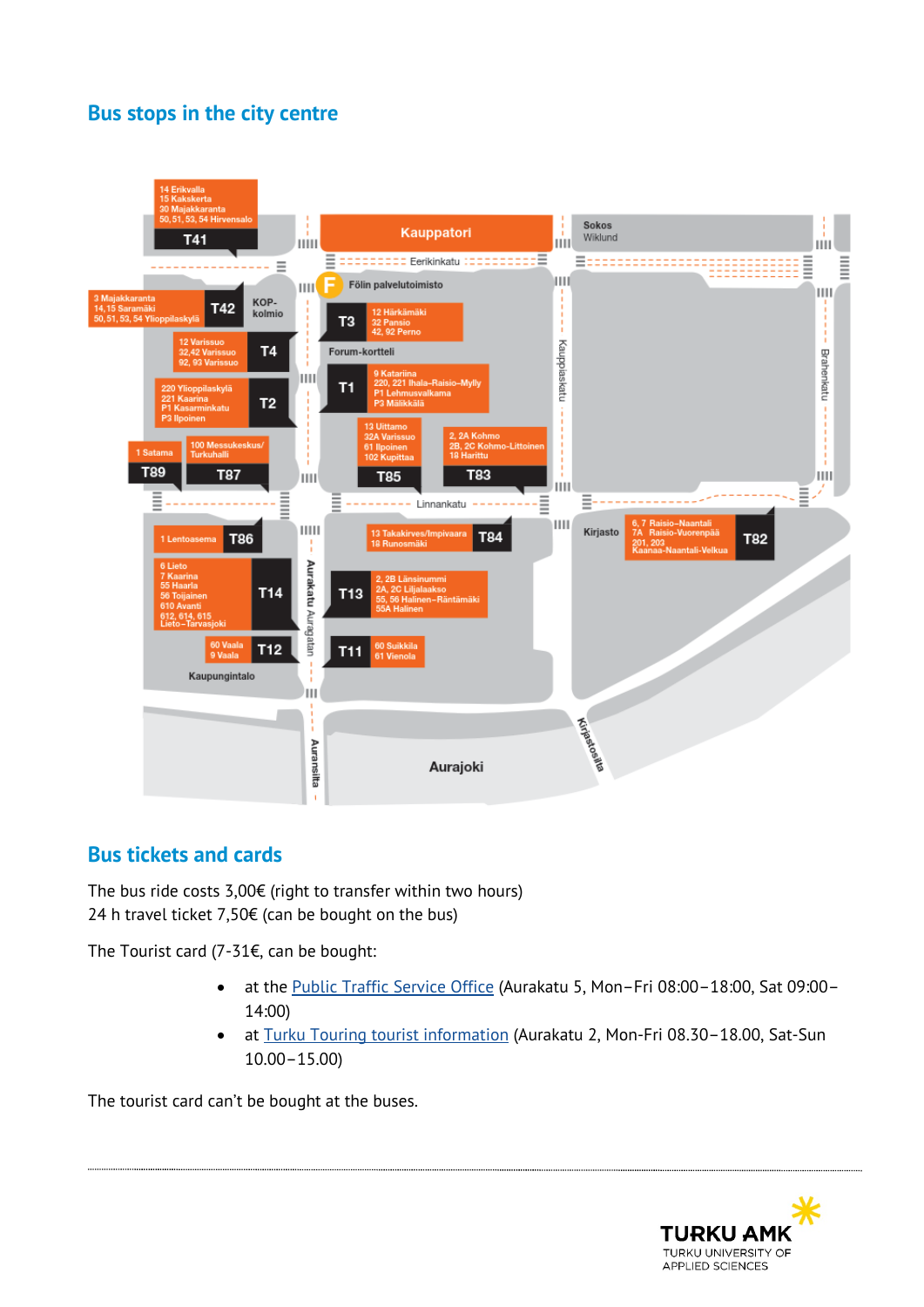## **Taxis in Turku**

There are several taxi companies in Turku, but we recommend TaxiData.

**Taxi number in Turku: +358 2 10041**, **from foreign numbers +358 600 14121.**

### **Meeting points during the Sharing Excellence Week**

#### **Wednesday: Evening by the Baltic Sea**

Meeting point**:** Yliopistonkatu 14. Please be there at 17:15, the bus leaves at 17:30

#### **Thursday: Pub tour in Turku**

Starts at pub Old Bank, *Aurakatu 3* at 20:00

#### **Friday: Organization visits**

**Participation in Turku and case Turku Youth Council:** 09:45 Meeting point in front of the Turku Orthodox Church *(Yliopistonkatu 19)* **Study in Turku** 10:15 Meeting Point at the Turku City Office *(Yliopistonkatu 27)* **Spark Up:** 10:15 Meeting Point at ICT-City Main Lobby *(Joukahaisenkatu 3)* **Shift Business Festival:** 9:45 Meeting Point at ICT-City Main Lobby (*Joukahaisenkatu 3*)

### **Lunch tickets**

Lunch and coffee are provided with lunch and coffee tickets at the Lemminkäisenkatu (Tuesday) and ICT City (Wednesday and Thursday). Gluten and lactose-free as well as vegetarian dishes are available. You don't need lunch tickets on Friday's farewell lunch.

### **Certificates of participation**

All the guests will receive a certificate of participation by TUAS at the feedback session on Friday 7 June. Please let us know if you need your certificate earlier.